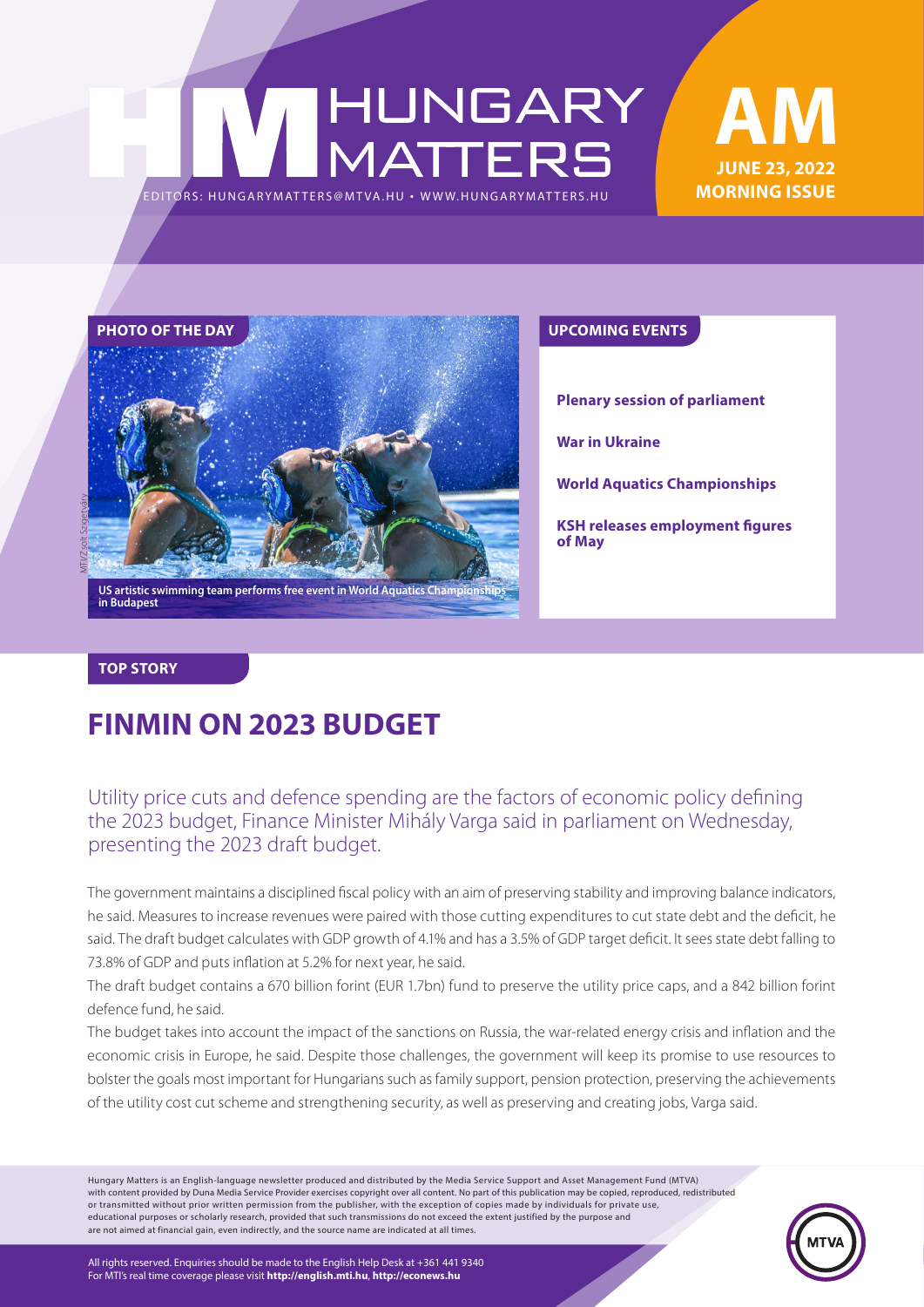#### **OPPOSITION PARTIES SLAM DRAFT BUDGET AS 'AUSTERITY PACKAGE'**

Opposition parties called the 2023 draft budget "the Orbán austerity package" and a "budget of tax hikes and austerity" in Parliament on Wednesday.

Democratic Coalition (DK) deputy leader László Varju called the government's "rhetoric" of a workbased society "a dead end". The much-praised investment successes are in reality exposing legally vulnerable, low-earning employees to multinational companies, he said. At the same time, no other European currency weakened as much as the forint did in the last period, and inflation of food prices is at 25%, he said. The state debt has reached 76% of GDP and has risen by 2,000 billion forints (EUR 5.0bn) in the first quarter of 2022 alone, he said. He insisted that EU resources were not available because the government had "turned the country into a corrupt banana republic". While the draft budget earmarked 11% more for "bureaucracy" than last year and the budget of public media foundation MTVA would grow by 10%, the "government wants to have the people pay the price of their botched economic policy". Varju called on the government to scrap VAT on food stuffs until the end of the year and reintroduce a 5% tax in 2023, to ease the burden on families. He noted that according to the draft budget, healthcare spending would be reduced to 4% of GDP, and spending on public education to 3.4%.

Jobbik lawmaker Dániel Z Kárpát said the budget calculated with a lot of additional revenues, showing that the government "was preparing to levy a lot of taxes on the Hungarian people". He called on the government to rework the budget into a "budget building the future" by allocating more for "real family and child protection". "The government should let go of the hand of multinational corporations and banks, and take the side of families, he said.

Momentum lawmaker András Fekete-Győr said Momentum MPs will not vote for the budget. After years of talking against austerity and tax hikes, the government "tabled an enormous austerity package now, at a time when we have real difficulties," he said. Fekete-Győr called for "investment into people", saying that Momentum would raise teachers' wages. "The problem is not wanting to save money" but that it would hit sectors like public education, health care and social work, he said.

The Socialist Party called the bill the "budget of uncertainty", saying the geopolitical situation, the outcome of the rule-of-law procedure launched against Hungary and the country's access to cohesion funds were all uncertain, making the numbers in the budget uncertain as well. Bertalan Tóth, the party's keynote speaker, said that inflation and the "austerity measures" he said had been imposed

by the Fidesz-led government, were, on the other hand, certain. Pensioners, "underpaid teachers", social-sector workers and families "all live in uncertainty", he insisted. Tóth said the Orbán government had added "one of the highest inflation rates in Europe" to Hungary's "high public debt and deficit". The public debt is higher now than it was in 2010 and the 13th month pension and tax rebates paid out at the beginning of the year have been offset by inflation, he said. He said ruling Fidesz had "gradually dismantled the rule of law and democracy" and had "turned its back on EU values".

Bence Tordai of the Párbeszéd party said the Orbán government "must be in despair now that it sees that the house of cards it has built in the past several years has come crumbling down on it". He accused the government of implementing an austerity package amounting to 7% of GDP, cutting 4,000 billion forints from the budget. He said the prime minister had "put together a brutal package that will hurt all Hungarians except oligarchs tied to Fidesz".

Green LMP said the budget aimed to "keep Hungary in the past" at a time when the country should be reacting quickly to the new situation. Lawmaker Antal Csárdi said the 2023 budget was in many ways more important than any other budget of the last 12 years, arguing that "we're living in a time of crisis after which nothing will be what it once was". "We are on the verge of a new era and the budget should prove that the government has recognised

Hungary Matters is an English-language newsletter produced and distributed by the Media Service Support and Asset Management Fund (MTVA) with content provided by Duna Media Service Provider exercises copyright over all content. No part of this publication may be copied, reproduced, redistributed or transmitted without prior written permission from the publisher, with the exception of copies made by individuals for private use, educational purposes or scholarly research, provided that such transmissions do not exceed the extent justified by the purpose and are not aimed at financial gain, even indirectly, and the source name are indicated at all times.

*2*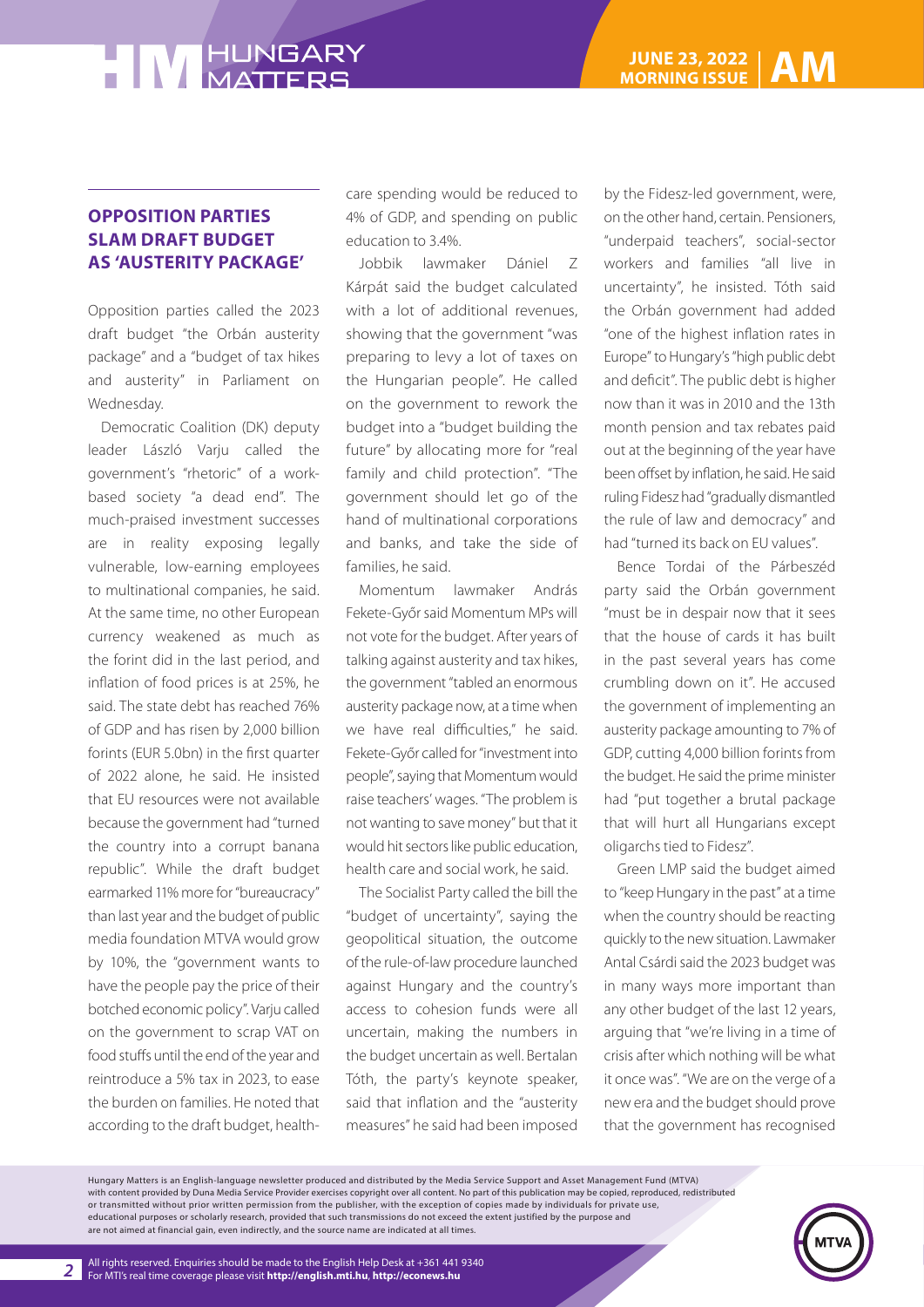this and prepared for it," he said. But he insisted that the government was denying these changes and was "looking to the past".

The radical Mi Hazánk (Our Homeland) party called the draft budget "the budget of multinational corporations". László Toroczkai, the party's group leader, said the government had no intention of building Hungary's national economy, and was opening up the country to cheap foreign labour. He said the government "doesn't even try to tax tech giants" and deliberately calculated with an optimistic inflation rate. Toroczkai said the government should levy special taxes on casinos and that the public sector would soon be incapable of functioning due to low wages.

### **SZIJJÁRTÓ: GREECE KEY IN DIVERSIFICATION OF HUNGARY'S GAS SUPPLY**

Hungarian-Greek cooperation will have an important part to play in managing the global crises stemming from the war in Ukraine, and Greece has a key role in diversifying Hungary's natural gas supply, Péter Szijjártó, Hungary's minister of foreign affairs and trade, said in Athens on Wednesday. The armed conflict may trigger global crises in food and energy supply, and Greece is playing an important role in handling both shortages, Szijjártó told a press conference he held with his Greek counterpart Nikos Dendias. The Hungarian government considers

energy supply a "matter of reason, physics and mathematics" rather than "an ideological or philosophical issue", he said. For this reason, it does not support any proposal that would jeopardise Hungary's energy supply, Szijjártó said. "We have insisted on the right to purchase oil from Russia and rule out the chance of being not allowed to buy Russian natural gas. Simultaneously, it is in our interest to have access to gas from several sources and on several routes, which, of course, requires investment, as well as plenty of money and time," he said. Hungary has two viable scenarios for diversification; it may purchase gas from Azerbaijan and the eastern Mediterranean via an exclusive route through Greece, which would involve major investment in infrastructure, he said. Szijjártó welcomed the expansion of the Greece-Bulgaria interconnector but added that this was still not sufficient. To establish a direct gas supply link between Hungary and Greece, other countries "should also do their homework", he said. "As long as there is no such link, there will be no alternative for Hungary purchasing Russian gas through pipelines," he said.

Szijjártó said the failure of efforts to increase Russian and Ukrainian grain exports would trigger disastrous famine in several unstable regions of the world, which are already major sources of migration.

As the number of immigrants keeps growing on the western Balkan route, both Hungary and Greece have to make great efforts

to defend the European Union's external borders, the minister said.

Szijjártó praised bilateral relations as "excellent", and announced that the Hungarian government supported Greece's quest to become a non-permanent member of the UN Security Council.

### **GOVT SPOX: GLOBAL MINIMUM TAX SPELLS COMPETITIVE DISADVANTAGE FOR EUROPE**

The European Union's planned global minimum tax for large corporations would bring a competitive disadvantage to Europe, as nowhere else has such a measure been introduced as mandatory regulation with an abrupt starting date, the state secretary for international communication and relations told French journalists late on Tuesday.

Zoltán Kovács briefed the French press on the Hungarian government and parliament's rejection of the planned European Union directive to levy a global minimum tax against multinational companies. He also talked about Ukraine's EU candidacy and energy policy issues, the main topics of the EU summit starting on Thursday. Speaking to MTI after the meeting, Kovács said that the planned tax would in effect double the burdens of commodity-producing companies operating in Hungary, compared with the current 9% corporate tax rate. Drawing those companies to

Hungary Matters is an English-language newsletter produced and distributed by the Media Service Support and Asset Management Fund (MTVA) with content provided by Duna Media Service Provider exercises copyright over all content. No part of this publication may be copied, reproduced, redistributed or transmitted without prior written permission from the publisher, with the exception of copies made by individuals for private use, educational purposes or scholarly research, provided that such transmissions do not exceed the extent justified by the purpose and are not aimed at financial gain, even indirectly, and the source name are indicated at all times.

*3*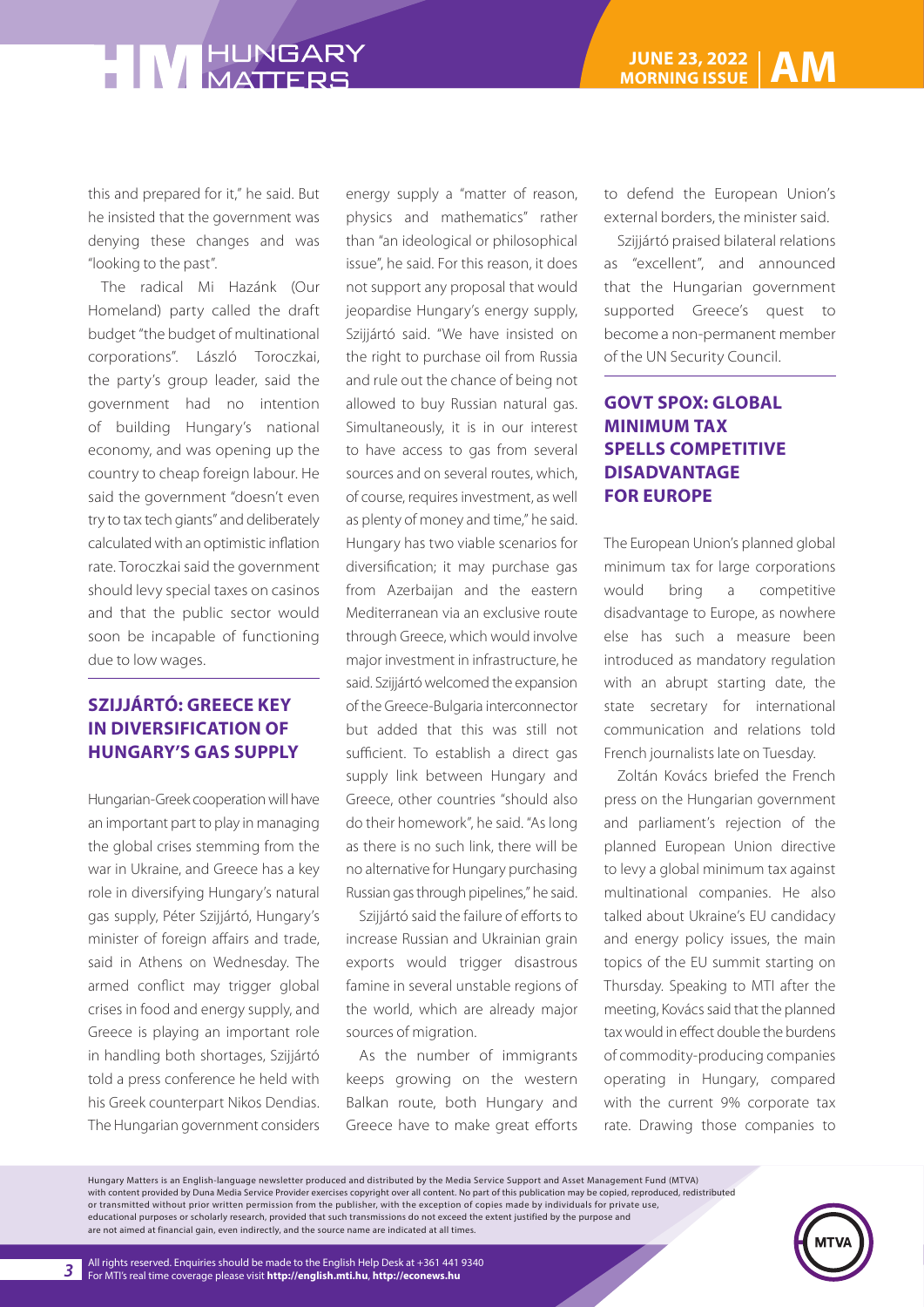the country was key to creating 1 million jobs in the past years while keeping taxes law and simultaneously "expanding the budgetary room for manoeuvre". The directive would risk jobs in Hungary and bring about a competitive disadvantage, and so it is contrary to national interests, he said.

### **CHRISTDEMS: HUNGARY STANDS FOR EU CANDIDACY OF GEORGIA, BOSNIA-HERZEGOVINA**

Lőrinc Nacsa, a lawmaker of the coruling Christian Democrats (KDNP), said on Wednesday that Hungary will stand up for the European Union candidacy of Georgia and Bosnia-Herzegovina, besides Ukraine and Moldova. Earlier this month, the European Commission proposed EU membership candidacy for Ukraine and Moldova. The status is expected to be confirmed by the EU heads of state and government at the summit starting on Thursday.

Speaking to MTI on the sidelines of a summer session of the Council of Europe's Parliamentary Assembly (PACE) in Strasbourg, Nacsa said the integration of Georgia and Bosnia-Herzegovina "must not be considered separately from that of Ukraine and Moldova", arguing that it would weaken the EU not to support those two countries. In crisis situations, the EU would do well to grasp the opportunity to grant candidate status to countries that have worked a lot to achieve that goal over the past years, Nacsa said. "We reject any measures

of the European Commission seeking to create a division between those countries," he said. He said the EU's decision to change the criteria for integration from country to country was discriminatory.

### **FIDESZ GROUP LEADER SUBMITS 11TH CONSTITUTIONAL AMENDMENT PROPOSAL**

Máté Kocsis, group leader of the ruling Fidesz party, submitted the 11th amendment proposal to Hungary's Fundamental Law to parliament on Tuesday. Under the amendment, the municipal elections would be held on the same day as the European parliamentary elections. The amendment would allow holding the municipal elections in either April, May, June or July of 2024 instead of October, when they would usually be held. In the proposal's justification, Kocsis noted that holding this year's general election and child protection referendum on the same day saved the budget more than 10 billion forints (EUR 25.1m). The 11th amendment would also bring back the term used for county as an administrative district before 1949. The motion will require a two-thirds majority to pass.

### **FIDESZ: HUNGARY TO ADOPT EP ASSET DECLARATION SYSTEM**

Hungary will adopt the European Parliament's system of asset declaration which is effectively identical to the system in use in Germany, Máté Kocsis, parliamentary group leader of the ruling Fidesz party, said on Facebook on Wednesday. The proposal submitted by Fidesz will apply to lawmakers and those who prepare asset declarations, Kocsis said. The same rules will be established this year for everyone else who is required by law to declare their assets, such as mayors and local councillors, he added.

"Hungary's asset declaration system has drawn a lot of criticism over the past years and decades, so regardless of whether or not the criticism is warranted, it is worth making a change," Kocsis said. The "double standards applied by Brussels" against Hungary "has unfortunately become a part of our everyday lives", so the most appropriate course of action is to incorporate the rules used in the EP "word-for-word into Hungarian law", he said. Given that the same system is in use in Germany, the decision will help prevent international disputes "at least in this area", he added.

### **HUNGARY BUDGET DEFICIT HUF 101 BN IN MAY, MINISTRY CONFIRMS**

Hungary's cash-flow budget deficit, excluding local councils, was 101.4 billion forints (EUR 256.0m) in May, bringing the five-month deficit to 2,737 billion forints, the finance ministry confirmed in a detailed reading of data on Wednesday. The central budget deficit reached 2,879.0

Hungary Matters is an English-language newsletter produced and distributed by the Media Service Support and Asset Management Fund (MTVA) with content provided by Duna Media Service Provider exercises copyright over all content. No part of this publication may be copied, reproduced, redistributed or transmitted without prior written permission from the publisher, with the exception of copies made by individuals for private use, educational purposes or scholarly research, provided that such transmissions do not exceed the extent justified by the purpose and are not aimed at financial gain, even indirectly, and the source name are indicated at all times.

*4*